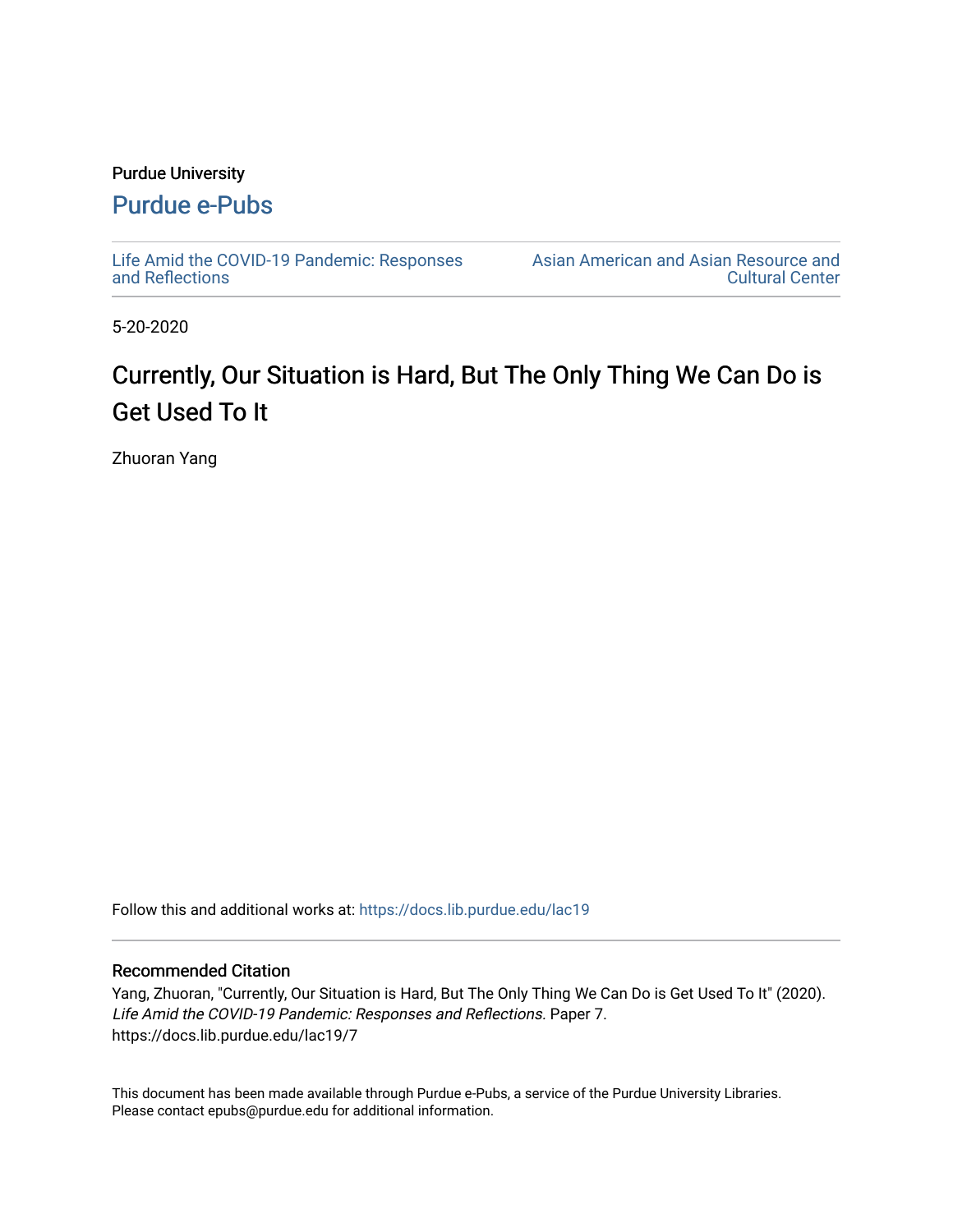This COVID-19 time is tough, the only thing you can do is to use it

Hello, this is zhuoran yang, you can also just call me Kevin. Honestly, I ever thought this disease can get this serious. Right before I came back from the winter break from China, I heard there were some weird diseases appeared in China. But in my opinion, it is just a new fever which will be healed by eating some medicine or seeing the doctor. I still remember when I was eating the Chinese New Year dinner with my friends here in Purdue, we were talking about the possibility that this disease can get to west Lafayette, because comparing to some big cities, the population in west Lafayette is quite small. And we are not some party schools that always have students from different schools visit. However, my opinion was changed immediately after this disease appeared in the city we lived in, which is the main reason why Purdue was forced to close the campus. This is the time when me and my friends realize this disease is not easy to deal with.

With the increasing of the people who are infected every day, Purdue realizes that they are not going to open the campus again this semester and instead, the school is going to offer us online teaching classes. Me and my roommates are also getting in that serious mood too. We are not going out that often anymore, except the time we need to go get some fresh food from the supermarket. We are not going to the fitness center anymore, because we are worried to get infected. Honestly, at the beginning, my life was chaotic though February to March. I must get used to the online classes, I lost my passport and my visa expired which means I possibly can not even going back to my own country during the summer, my girlfriend broke up with me, and me and my roommates have to stay at home every day, with nothing to do. I felt like my life was getting to one of the worst points at that moment, but there is nothing I can do.